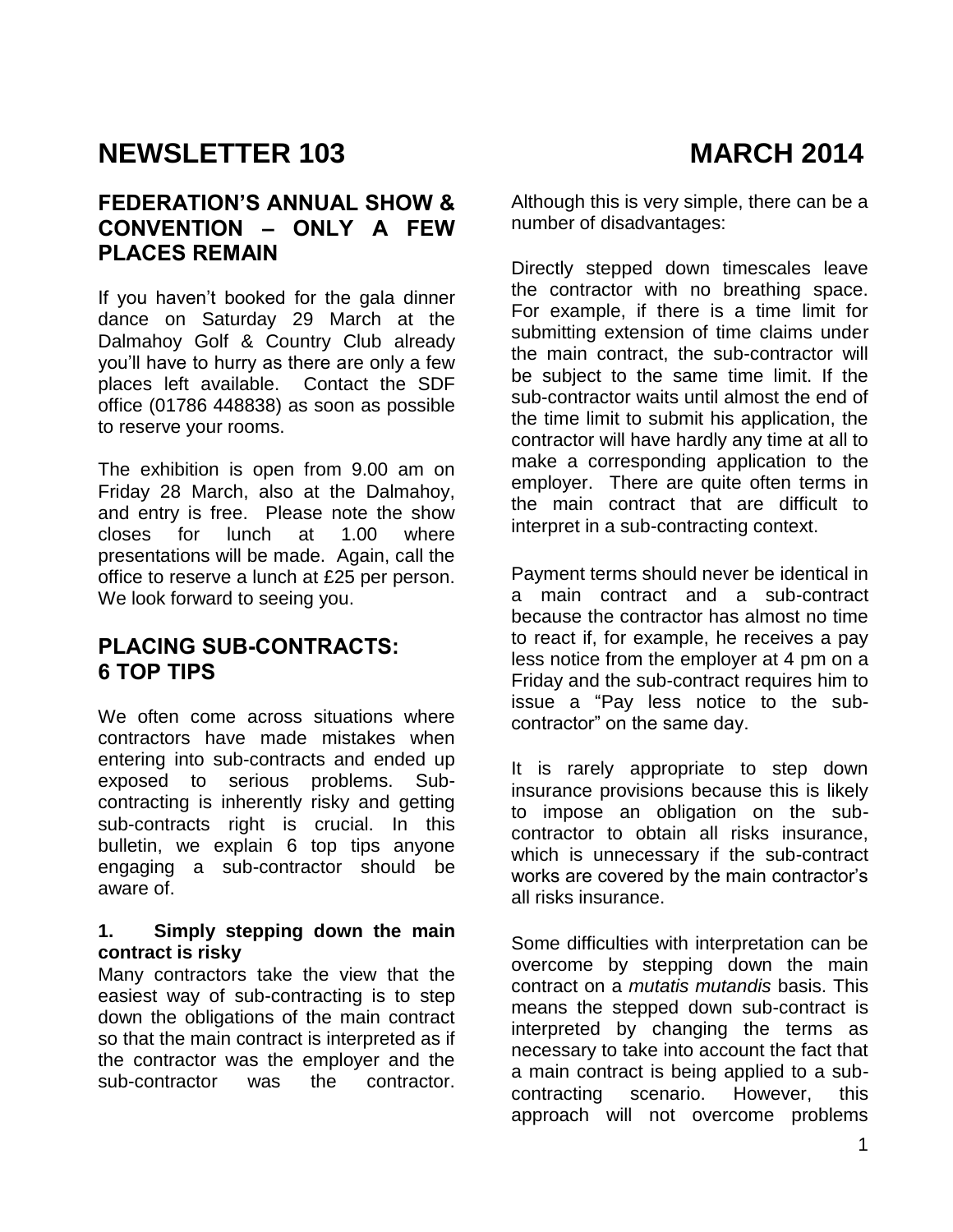associated with identical time periods and payment terms.

#### **2. Use appropriate terms**

The many risks that sub-contracting brings must be managed by engaging subcontractors on terms appropriate to the nature of the project. When placing a subcontract, the best option is to use a form of sub-contract tailored to suit the main contract. For example, if a JCT Design & Build Contract is being used, subcontractors ought to be engaged using the JCT Design & Build Sub-Contract, and any bespoke amendments to the main contract should be reflected by making corresponding amendments to the subcontract. However, this can be time consuming.

A less time consuming solution is for contractors to develop a suite of amendments to various different standard forms of sub-contract. The form of subcontract is then chosen based on what main contract is used. However, the subcontract may not be completely back to back with the main contract as there may be bespoke amendments to the main contract that are not reflected in the standard amendments to the sub-contract. It is possible to use general "sweeping up" provisions to account for this risk (such as a clause that states that any limits on the contractor's right to an extension of time apply to the sub-contractor too), but there is always a risk that such a clause might not be interpreted in the way the contractor had hoped.

As an alternative to standard form subcontracts, the use of bespoke conditions of sub-contract is common. This is advantageous in that engaging subcontractors across all projects on the same terms creates certainty. The downside is that a standard set of bespoke conditions will inevitably not correspond exactly with all types of standard form main contracts. Again, this can create gaps between the liabilities and obligations of the contractor and the sub-contractor.

**3. Include a "pay when paid" clause**  Contractors who do not include "pay when paid" clauses in their sub-contracts are effectively taking on the entire risk of the employer becoming insolvent. Without a "pay when paid" clause, if the employer goes into administration, the contractor will almost certainly not be paid, but will still be contractually obliged to pay all his subcontractors for their work. This could have serious financial implications for the contractor. If a "pay when paid" clause is included, the contractor is able to rely on the "pay when paid" clause to withhold payment from his sub-contractors so that the impact of employer insolvency is less disastrous for the contractor.

### **4. Pass liability on downstream**

It is essential for contractors to take steps to ensure that any claim they face from the employer in relation to defective subcontracted work can be passed onto the relevant sub-contractor in full. This means the contractor should:

- (a) Ensure the sub-contractor is subject to the same obligations as the contractor in terms of the quality and specification of the sub-contract works.
- (b) Limit the sub-contractor's liability at an appropriate level. It is no good having a sub-contractor who is carrying out a critical element of work limiting his liability to £500,000 when the contractor is on the hook for £10,000,000 if something goes wrong.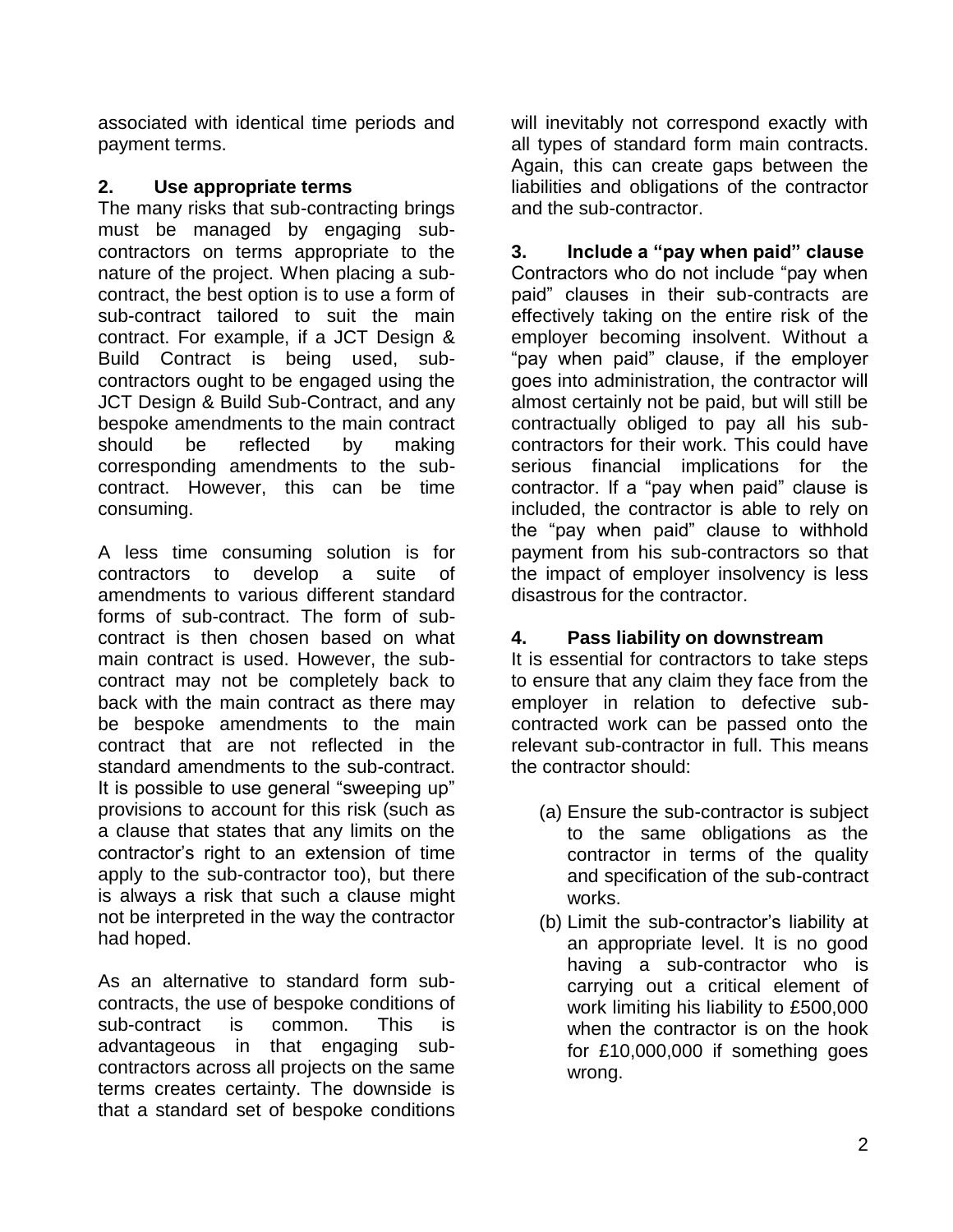(c) Monitor the sub-contractor's professional indemnity insurance renewals for the full legal limitation period.

If there are any gaps between the liability of the contractor and the liability of the subcontractor, it is the contractor who will take the financial hit.

#### **5. Ensure compliance with the main contract**

To minimise the risk of gaps between the liability of the contractor and the liability of the sub-contractor, it is best practice for sub-contracts to contain a clause requiring the sub-contractor to carry out the subcontract works in a way which complies with (and therefore does not put the contractor in breach of) the main contract. Sub-contractors are often required to indemnify the contractor if their actions result in the contractor breaching the main contract. Many of the JCT sub-contracts contain this type of clause as standard, but the NEC sub-contract does not.

It is important to note that this type of clause should not be used as the primary method of putting the sub-contractor on terms that are back to back with the main contract. If there is a crucial term in the main contract then it ought to be specifically incorporated into the subcontract terms. This type of clause should really only be viewed as a safety net that picks up on all the more minor obligations that haven't been directly incorporated into the sub-contract but which the subcontractor should still comply with.

Many clauses of this type refer to the main contract as being "available for inspection" or having been "deemed to be inspected". Whilst this does save the contractor the trouble of giving each sub-contractor a copy of the main contract, it is best practice to actually provide sub-contractors with a copy of the main contract. This eliminates the risk of sub-contractors attempting to argue that they cannot comply with the main contract because they haven't seen it.

#### **6. Limitation periods must be the same**

If the main contract is executed as a deed, the contractor is liable for latent defects in the works for 12 years from the date of practical completion of the works. However, if the sub-contract has been signed as a simple contract, the subcontractor is only liable for latent defects in the sub-contract works for 6 years from the date of practical completion of the subcontract works. If the employer claims against the contractor for a latent defect 8 years after practical completion and the defects relate to the sub-contract works, the contractor is out of time to pass that claim on down the line to the subcontractor. It is essential for contractors to ensure all sub-contracts are executed as deeds if the main contract is executed as a deed. The alternative is to sign the subcontract as a simple contract and include a clause stating that the limitation period is 12 years, but this approach is riskier because the clause could be badly drafted or not interpreted in the way the contractor anticipated.

## **TENDER PRICES TO RISE AS DEMAND RECOVERS**

Tender prices fell by 0.8% in 3rd quarter 2013 compared with 2nd quarter 2013, but rose by 6.3% compared with the same quarter in 2012. It should be noted that the annual increase is exaggerated by a significant fall in tender prices in 3rd quarter 2012, this being part of the volatility in prices seen in 2012, when tender prices were bottoming out. There has been a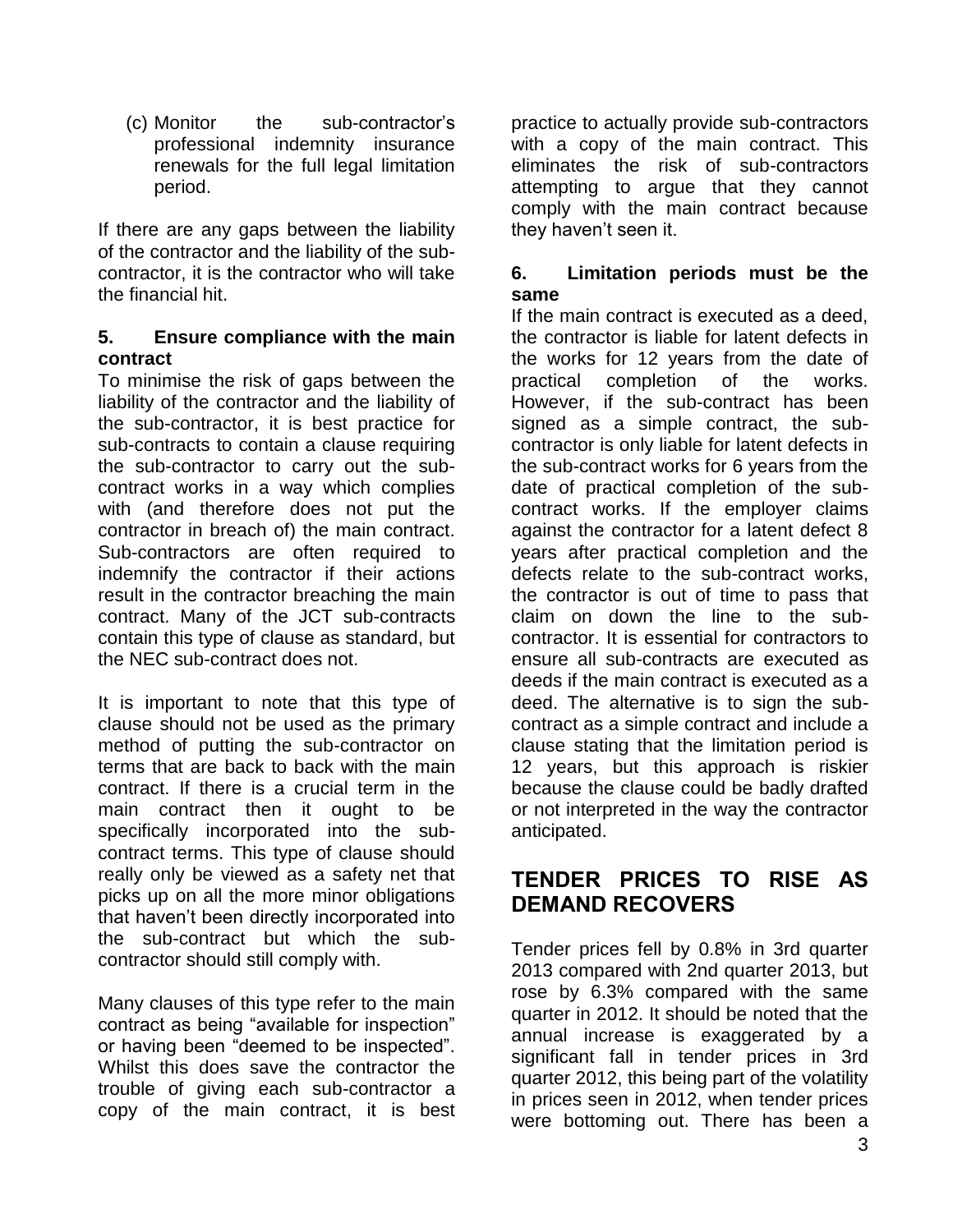settling down at the higher tender price levels seen at the beginning of the year, which could be indicative of an initial reflex action by contractors to unsustainable contractor margins. It is anticipated that tender prices will rise over the next six months, a feeling also reflected in the results of the recent BCIS survey of contractors, where all bar one of the contractors were expecting tender prices to rise over this period.

#### **Forecast to 4th Quarter 2018**

New work output looks likely to have grown in 2013, preparing solid foundations for growth in new work output to continue to grow at an increasing rate over the forecast period, as the wider economic picture improves. However, some sectors and regions will fare better than others.

Construction demand will stand at around 14% below the pre-recession peak at the end of 2013, and although tender prices have risen by 6% over the last year, increases over the next two years are expected to be a little more moderate, though still rising ahead of building cost increases. With new work output forecast to return to its pre-recession peak in 2016, and increases gathering pace over the

remainder of the forecast period, it is believed that tender prices will rise more sharply, as contractors try to mitigate some of their losses made during the long recessionary period, and capacity constraints put upward pressure on prices. Tender prices at the end of the forecast period will be in the order of 25% above the previous peak in 2007.

#### **Summary of Forecasts**

|                                                | 4Q11     | 4Q12                                | 4Q13 | 4Q14                                                  | 4Q15 | 4Q16        | 4Q17    |  |  |
|------------------------------------------------|----------|-------------------------------------|------|-------------------------------------------------------|------|-------------|---------|--|--|
| Annual %<br>Change                             | to       | to                                  | to   | to                                                    | to   | to          | to      |  |  |
|                                                | 4Q12     | 4Q13                                | 4Q14 | 4Q15                                                  | 4Q16 | 4Q17        | 4Q18    |  |  |
| <b>Tender Prices</b>                           |          |                                     |      | $+0.9\%$ $+5.3\%$ $+3.8\%$ $+4.1\%$ $+5.5\%$ $+7.4\%$ |      |             | +7.6%   |  |  |
| <b>Building Costs</b>                          |          |                                     |      | $+0.3\%$ $+1.0\%$ $+2.6\%$ $+2.8\%$ $+3.0\%$ $+3.5\%$ |      |             | $+4.0%$ |  |  |
| Nationally<br>Agreed Wage<br>Awards            |          |                                     |      | $+0.6\%$ $+1.6\%$ $+2.3\%$ $+2.9\%$ $+3.4\%$ $+3.9\%$ |      |             | $+3.9%$ |  |  |
| Materials<br>Prices                            | $\Omega$ | 0                                   |      | $+1.5\%$ $+2.7\%$ $+3.0\%$ $+3.2\%$ $+3.8\%$          |      |             |         |  |  |
| <b>Retail Prices</b>                           |          | $+3.2\%$ $+2.7\%$ $+3.0\%$ $+2.9\%$ |      |                                                       |      | +3.2% +3.4% | +3.3%   |  |  |
| Construction<br>New Work<br>output*            | 10.9%    |                                     |      | $+2.0\%$ $+4.7\%$ $+5.8\%$ $+5.8\%$ $+6.3\%$ $+7.0\%$ |      |             |         |  |  |
| * Year on Year (4Q11 to $4Q12 = 2011$ to 2012) |          |                                     |      |                                                       |      |             |         |  |  |